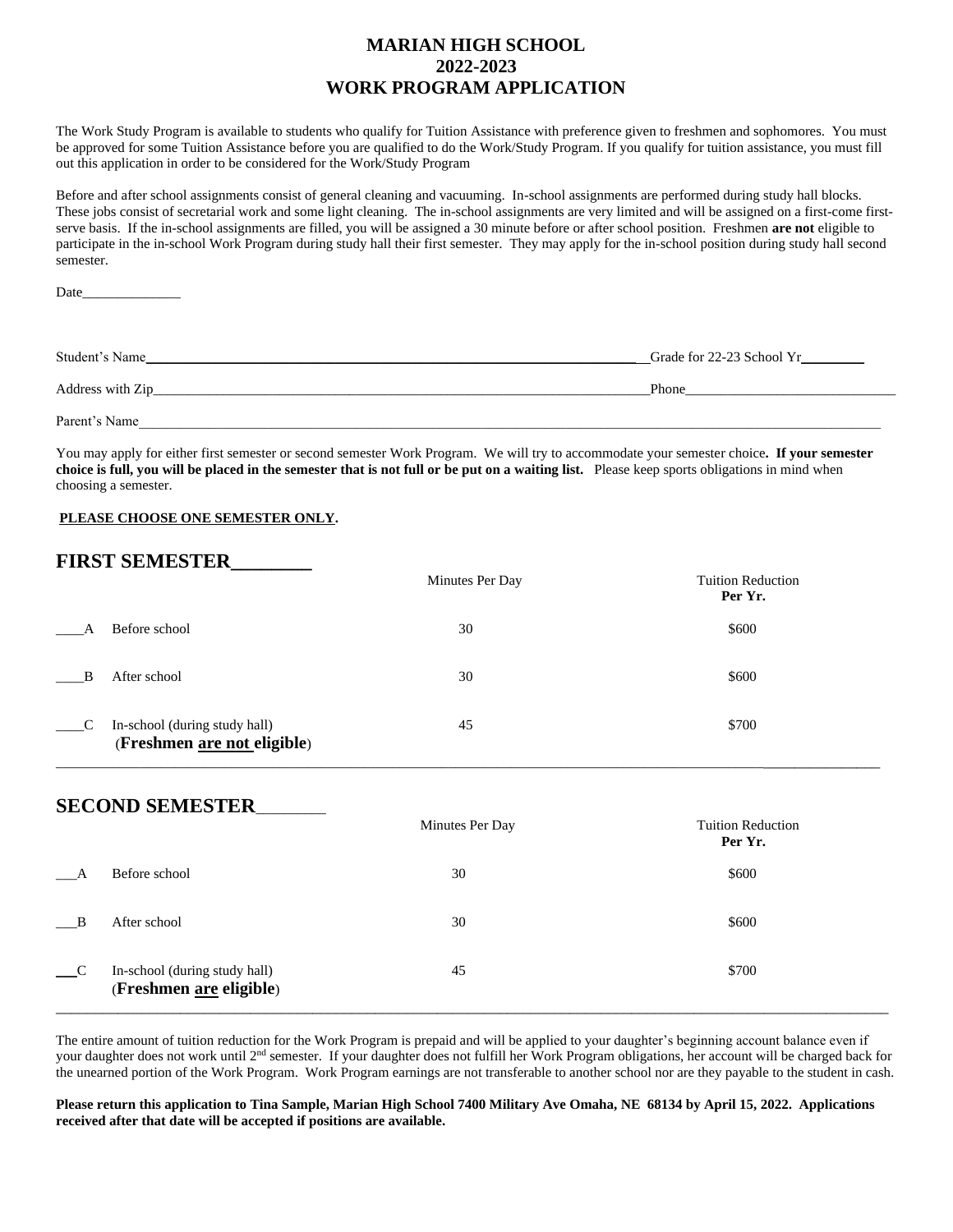# **RETURN THIS SIGNED COPY WITH YOUR APPLICATION**

## **WORK PROGRAM AGREEMENT**

- 1. Work/Study Program is only available to students who qualify for Tuition Assistance. Preference is given to freshmen and sophomores.
- 2. You are expected to do your assigned job every day that school is in session unless you are absent.
- 3. Excessive absences, tardiness and unsatisfactory work performance will result in removal from the Work Program; at which time, your tuition account will be charged back for the unearned portion of the Work Program.
- 4. If you need to leave early from your assignment, or you know you will not be able to do your work assignment for that day, you must make arrangements with your mentor to make up your work time.
- 5. After school workers must be at their jobs by 3:10 p.m.
- 6. Morning workers must be at their jobs no later than 7:15 a.m.
- 7. Workers must report to the teacher or staff member in the area they are cleaning and sign and date the Work Program sign-in sheet to get credit for that day. At the end of each month, the teacher or staff member will also sign the Work Program sign-in sheet and turn it in to Mrs. Sample. An evaluation of each student is done monthly.
- 8. If you have three or more unexcused absences in a semester you must fulfill the time you missed during Christmas break for first semester and Spring Break or Summer Break for second semester. You will be notified if this has occurred.
- 9. **You will be expected to do your assignment every day school is in session**. This includes early dismissal and exam days. In-school assignments will be excused if you have an exam during your work study block.
- 10. You must treat the Work Program as a job. It is important that you take your obligation to the program seriously.
- 11. If you and your parents stop the Work Program due to an activity, there is no guarantee that you will be reassigned.

**Parents, please read over these rules with your daughter(s) and both sign on the appropriate spaces below. Return the Work Program application and this signed copy to Tina Sample/Marian High School 7400 Military Ave Omaha, NE 68134 by April 15, 2022. Work Study applications will be accepted after April 15, 2022 but you are not guaranteed an assignment.** 

Student signature

\_\_\_\_\_\_\_\_\_\_\_\_\_\_\_\_\_\_\_\_\_\_\_\_\_\_\_\_\_\_\_\_\_\_\_\_\_\_\_\_\_\_\_\_\_\_\_\_\_\_\_

\_\_\_\_\_\_\_\_\_\_\_\_\_\_\_\_\_\_\_\_\_\_\_\_\_\_\_\_\_\_\_\_\_\_\_\_\_\_\_\_\_\_\_\_\_\_\_\_\_\_\_

\_\_\_\_\_\_\_\_\_\_\_\_\_\_\_\_\_\_\_\_\_\_\_\_\_\_\_\_\_\_\_\_\_\_\_\_\_\_\_\_\_\_\_\_\_\_\_\_\_\_\_\_

Parent(s) signature

Date